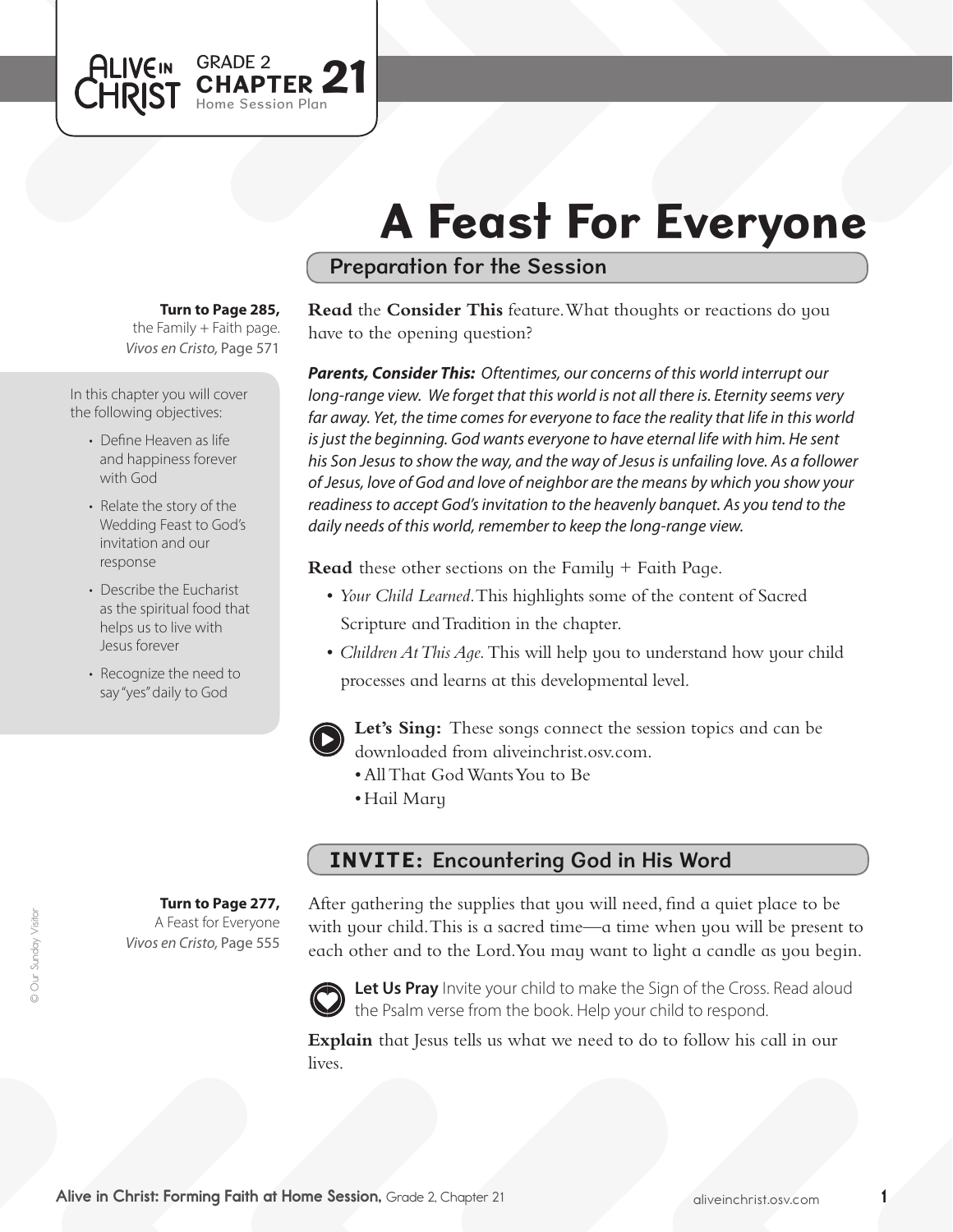Say: Let's listen to what Jesus says about who is important in God's Kingdom.

**Guide** your child through the Preparing for God's Word Ritual you learned in the Introduction Session or play Track 1 of the Songs of Scripture CD.

- Proclaim God's Word in the Parchment Paper box on the page.
- Maintain several moments of silence.
- Ask: What did you hear God say to you today?

**Invite** your child to respond and also share what you heard.

Now, look at the *What Do You Wonder?* box.

**Say:** Jesus is reminding us to listen for God's invitation to be his disciples. He calls each one of us.

**Invite** your child to respond to the questions. Ask what else they might wonder about making Jesus a part of our lives.

# DISCOVER: Learning God's Truth

**Turn to Page 278,** All Are Invited *Vivos en Cristo,* Page 557 **Ask** your child to read the first paragraph. Have them read the definition for the Catholic FaithWord, **Heaven**. Have your child write the word on one side of an index card and the definition on the other side.

Ask: What does God the Father invite everyone to be a part of? (the happiness of his great love on this Earth and in Heaven forever)



**Proclaim** the Scripture story (continued on page 279). Divide the parts with your child or you may want to enlist any other people in your home to help with this reading.

**Turn to Page 279,** 

The Wedding Feast *Vivos en Cristo,* Page 559

> **Turn to Page 280,** With God Now and Always

*Vivos en Cristo,* Page 561

**Have** your child complete the Share Your Faith activity.

**Listen** to "The Great Feast" on the *Songs of Scripture* CD,Track 16. Lyrics are available at aliveinchrist.osv.com. Discuss the last verse of the song with your child.

**Read** aloud the three paragraphs. Tell your child to listen for a sign of what Heaven will be like.

**Tell** them that every time they receive Jesus in Holy Communion, they are preparing for the great feast of Heaven.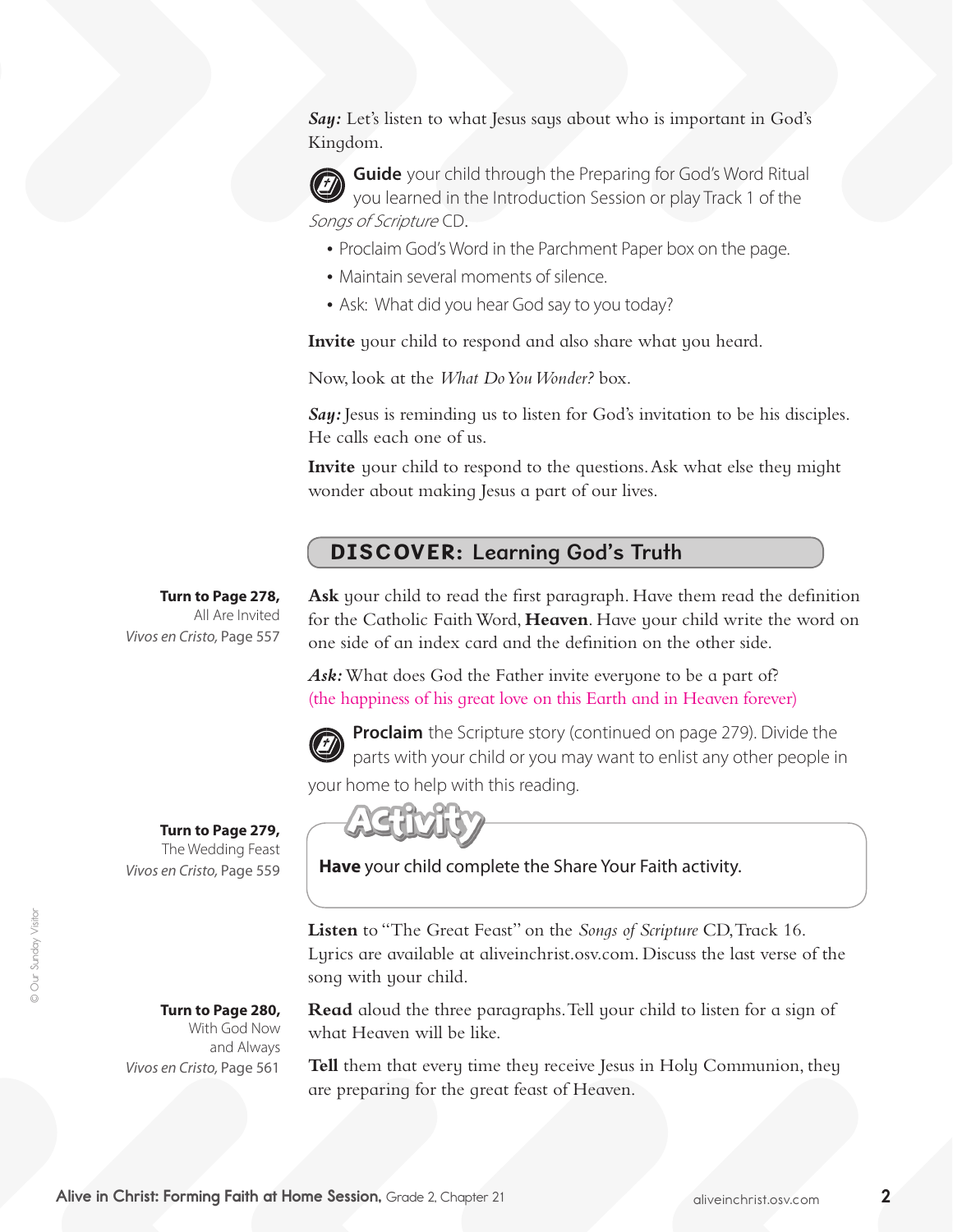**Have** your child read aloud the next paragraph.

*Ask:*What does God call you to do? (to know, love, and serve him) How will you answer him?



**Complete** the gold-star activity.

**Turn to Page 281,** Say "Yes" to God! *Vivos en Cristo,* Page 563 **Read** aloud the first two sentences, and then alternate reading each bullet with your child.After each bullet is read, brainstorm how to do each thing. Have your child give examples, with your help.



**Have** your child complete the Connect Your Faith activity.

*Parents, Consider This: Sharing a great meal with family or friends is always a little piece of Heaven. Research tells us that food tastes better when we are sharing it with others. Love "flavors" the meal. One of the most beautiful images of Heaven is the image of the heavenly banquet, a meal where God's perfect love is shared by all. For a taste of that banquet, we do not have to wait until we die. We experience the sign of this heavenly banquet today in the Eucharist. As members of Christ's Body, we become one with him in and through the Eucharist, the Sacrament of*  love and unity and the sign of the glorious end God has in store for us. Going to *Mass with your family is a way to experience the future in the now.* 

## LIVE: Living Our Faith

**Turn to Page 282,** 

Our Catholic Life *Vivos en Cristo,* Page 565

**Turn to Page 283,**  People of Faith *Vivos en Cristo,* Page 567 **Read** aloud the two paragraphs.

**Read** the first line of "Words of the Prayer." Then have your child read, as an echo, the first line of "WhatThey Mean." Continue this process through the remainder of the chart.

**Refer** to page 326 in the Our Catholic Tradition reference section of your child's book and pray the Hail Mary slowly and thoughtfully with your child.

**Read** the paragraph about Saint Mary Magdalene de Pazzi.

- Share your reactions to the information.
- Discuss what you think Heaven looks like?